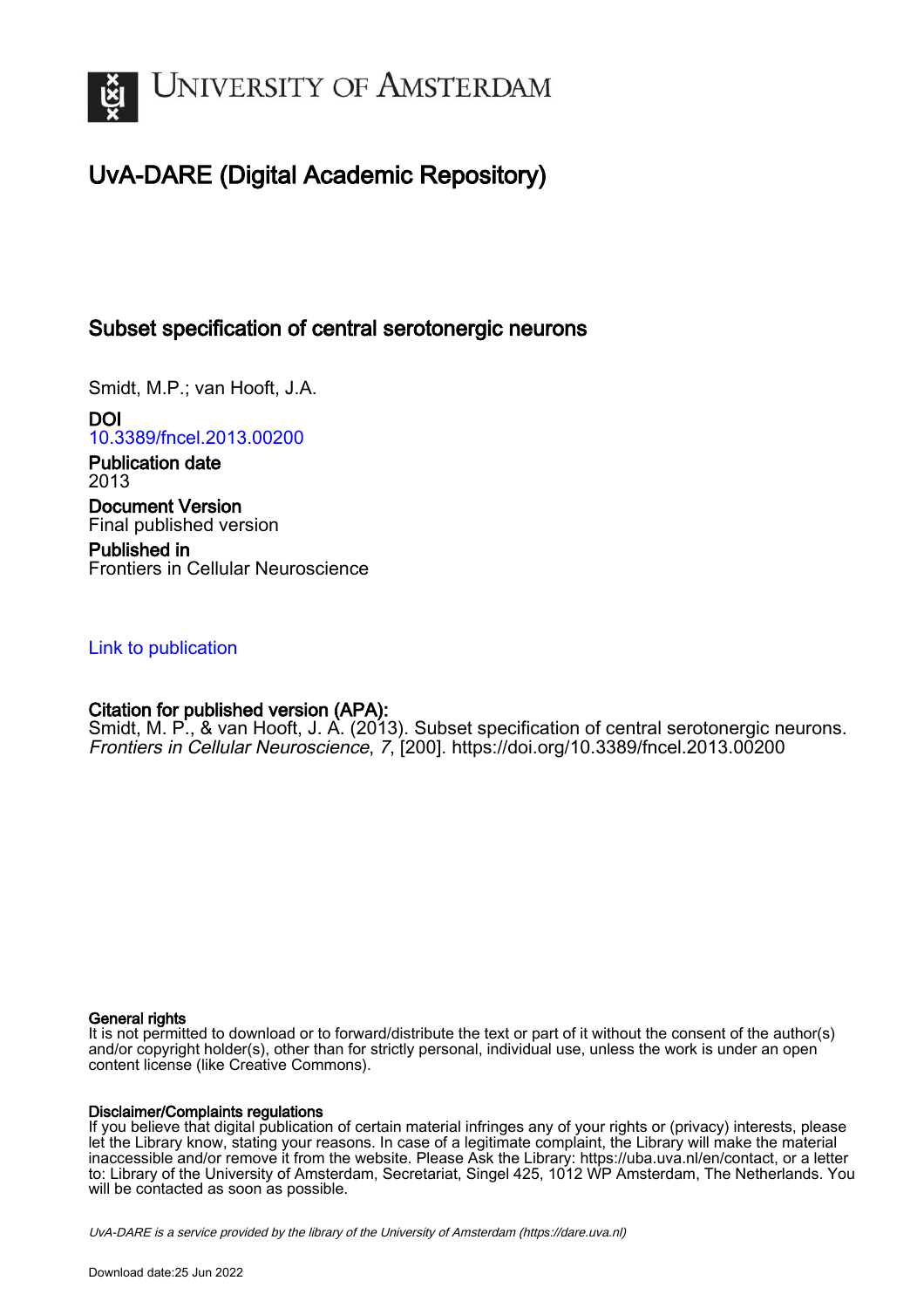

# [Subset specification of central serotonergic neurons](http://www.frontiersin.org/journal/10.3389/fncel.2013.00200/abstract)

## *[Marten P. Smidt\\*](http://www.frontiersin.org/people/u/2671) and [Johannes A. van Hooft](http://www.frontiersin.org/people/u/20237)*

Center for Neuroscience, Swammerdam Institute for Life Sciences, University of Amsterdam, Amsterdam, Netherlands

#### *Edited by:*

Judith Homberg, Radboud University Nijmegen Medical Centre, **Netherlands** 

#### *Reviewed by:*

Patricia Gaspar, Institut national de la santé et de la recherche médicale, France Paul R. Albert, University of Ottawa, Canada

#### *\*Correspondence:*

Marten P. Smidt, Center for Neuroscience, Swammerdam Institute for Life Sciences, University of Amsterdam, Science Park 904, 1098 XH Amsterdam, Netherlands e-mail: [m.p.smidt@uva.nl](mailto:m.p.smidt@uva.nl)

The last decade the serotonin (5-hydroxytryptamine; 5-HT) system has received enormous attention due to its role in regulation of behavior, exemplified by the discovery that increased 5-HT tone in the central nervous system is able to alleviate affective disorders. Here, we review the developmental processes, with a special emphasis on subset specification, leading to the formation of the 5-HT system in the brain. Molecular classification of 5-HT neuronal groups leads to the definition of two independent rostral groups positioned in rhombomere 1 and 2/3 and a caudal group in rhombomere 5-8. In addition, more disperse refinement of these subsets is present as shown by the selective expression of the 5-HT1A autoreceptor, indicating functional diversity between 5-HT subsets. The functional significance of the molecular coding differences is not well known and the molecular basis of described specific connectivity patterns remain to be elucidated. Recent developments in genetic lineage tracing models will provide these data and form a major step-up toward the full understanding of the importance of developmental programming and function of 5-HT neuronal subsets.

**Keywords: serotonin, dopamine, differentiation, prosomere, development**

## **INTRODUCTION**

Serotonin is one of the monoamine neurotransmitters in the brain and has a widespread innervation pattern. The importance of the serotonergic transmitter system is exemplified by the association of serotonergic activity with psychiatric disorders like depression, and specific drugs aimed at changing the serotonergic tone, as selective serotonin reuptake inhibitors (SSRIs), are widely used in the clinic to alleviate such psychiatric disorders. Serotonergic neurons are generated in the central nervous system (CNS), born between E10.5 and E12.5 in the mouse [\(Pattyn et al., 2004\)](#page-6-0), and make up the anatomical locations designated as B1–B9 in the adult brain (reviewed in [Goridis and Rohrer, 2002](#page-6-0) and refined in [Alonso et al., 2013](#page-6-0)). These neurons are identified by the enzymes that produce serotonin through the hydroxylation (Tryptophan hydroxylase, Tph2) of tryptophan to 5-hydroxytryptophan and the subsequent decarboxylation (L-Aromatic amino acid decarboxylase, Aadc) to produce serotonin. The latter enzyme is shared with dopaminergic, noradrenergic and adrenergic neurons, since it also catalyzes the decarboxylation of L-dopa to dopamine.

It has become apparent that prenatal and early postnatal exposure to SSRIs can have an important influence on the development of the CNS, which can result in lifelong modifications of behavior [\(Ansorge et al.](#page-6-0), [2004](#page-6-0), [2008;](#page-6-0) [Noorlander et al.](#page-6-0), [2008;](#page-6-0) [Smit-Rigter et al., 2012](#page-6-0)). This influence seems a logical consequence of the fact that the pharmacological target, the serotonin reuptake transporter, Sert, is expressed during development (reviewed in [Daws and Gould, 2011\)](#page-6-0) and may therefore influence the 5-hydroxytryptamine (5-HT) tone during developmental processes. These data highlight the notion that 5-HT is not merely a classical neurotransmitter, but has neuromodulatory and trophic actions which are essential for proper brain development (reviewed in [Daubert and Condron](#page-6-0), [2010;](#page-6-0) Homberg et al., [2010\)](#page-6-0). The essential role of 5-HT during development and in the adult has therefore raised a long-standing interest in the developmental programs that define 5-HT neurons (reviewed in [Kiyasova and Gaspar](#page-6-0), [2011](#page-6-0); [Deneris and Wyler](#page-6-0), [2012\)](#page-6-0). Interestingly, the data from genetic studies in mice have shown that the molecular programming over the rostral caudal axis, of the 5-HT neuronal containing regions in the hindbrain, is not equal. In this review we focus on these molecular distinctions and try to propose subset specific programs in the development of 5-HT neurons.

## **DEVELOPMENTAL PROCESSES THAT DETERMINE THE PERMISSIVE REGION FOR SEROTONERGIC NEURONAL DEVELOPMENT**

An essential first step in providing cellular diversity is the subdivision of the developing CNS in longitudinal and transverse domains which are specified through specific gene expression patterns. The longitudinal domains are designated: floor plate, basal plate, alar plate, and roof plate. The transverse domains along the anterior/posterior (A/P) axis lead to the following domains in a rostral to caudal order: telencephalon, rostral diencephalon, prosomer 3- 1, midbrain, and hindbrain [\(Puelles and Rubenstein, 2003](#page-6-0)). Since serotonergic neurons are born in the hindbrain rhombomere 1–8 region (reviewed in [Deneris and Wyler, 2012\)](#page-6-0) the anterior border of the permissive region is formed by the mid/hindbrain border; the isthmic organizer. The hindbrain A/P segmental origin is coded by a combinatorial code of Hox gene expression (reviewed in [Alexander et al.](#page-6-0), [2009](#page-6-0)). The most rostral expression boundary is formed by the expression of Hoxa2 at the R1/R2 boundary, leaving the rhombomere 1 segment without influence of Hox gene expression. The caudal position of serotonergic permissiveness is coded by the presence of high local retinoic acid (RA) synthesis inducing Hoxa/b/d4 toward R7/8.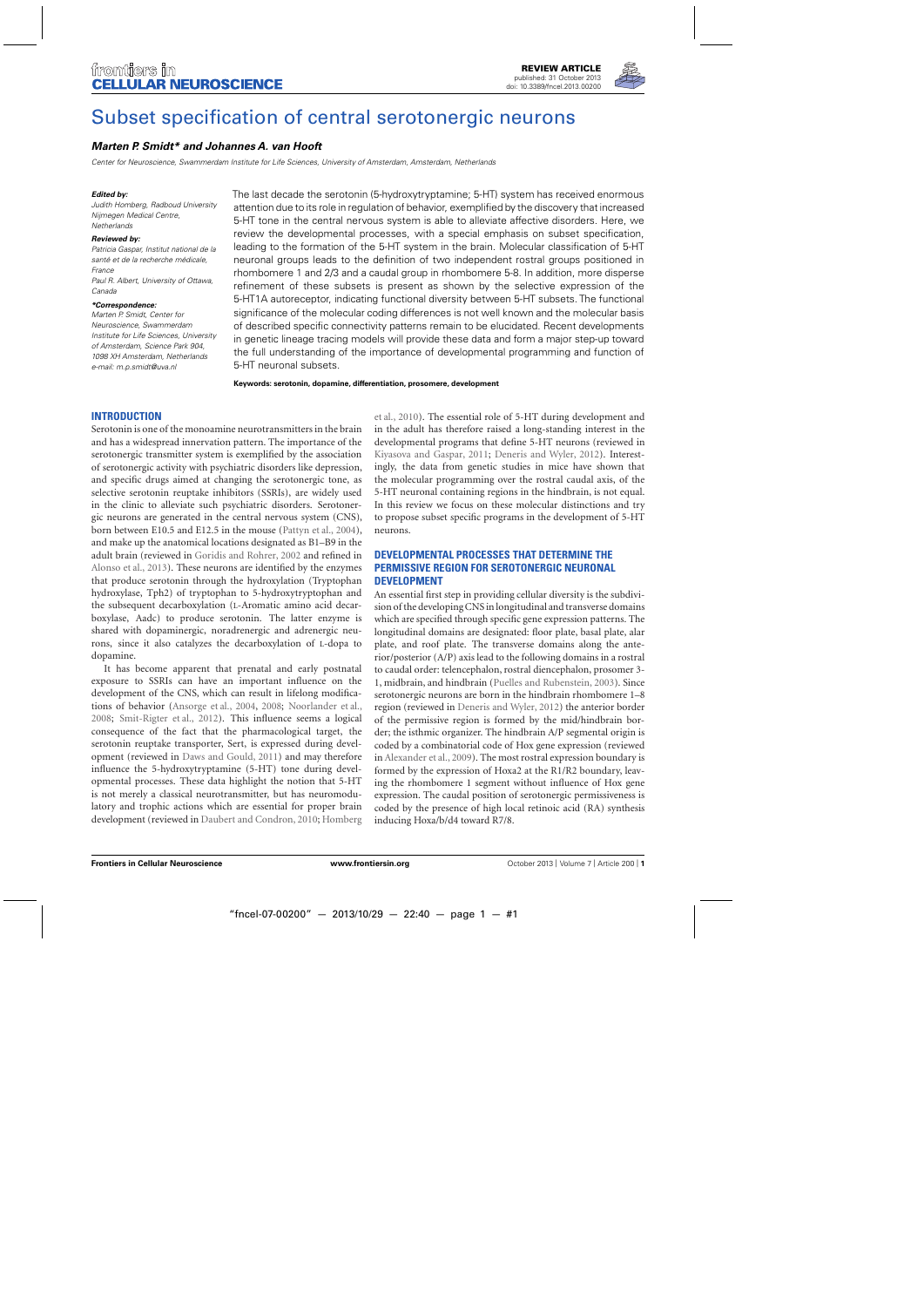The origin of the 5-HT cell groups rely on floor plate signals as Shh. The different response of cells to go into serotonergic instead of other monoaminergic cell types differentiation relies on specific Fgf signals. The combination of early signaling of Shh and Fgf4 leads to the correct patterning of the region that later produces neurons with the rostral serotonergic identity [\(Ye et al.](#page-7-0), [1998\)](#page-7-0). Moreover, Fgf4 and in addition Fgf2 were able to ectopically induce the 5-HT phenotype. Through elegant *ex vivo* experiments in rat and chicken, [Farkas et al.](#page-6-0) [\(2003\)](#page-6-0) have shown that Tgf-β is an additional signaling component, essential for the early Shh signaling and subsequent induction of floor plate derived neuronal systems. This signaling positions Tgf-β together with Fgfs and Shh [\(Hynes et al.](#page-6-0), [1997](#page-6-0); [Ye et al.](#page-7-0), [1998\)](#page-7-0) central in defining the local molecular signaling in order to enable the progress of serotonergic differentiation within the permissive region.

Early molecular coding of the ventricular zone influences the fate of newborn neurons at specific dorsal/ventral positions along the A/P axis [\(Craven et al., 2004\)](#page-6-0). The coding is generated by early players that are involved in early instructive signals during CNS patterning. Therefore, specific transcription factors expressed in the ventricular zone instruct newborn neurons for their early differentiation steps into the serotonergic phenotype. In thefollowing sections we will discuss the general and subset specific transcriptional programs that define and generate specific serotonergic neuronal clusters.

## **SEROTONERGIC NEURONAL SPECIFICATION**

**GENERAL MOLECULAR PROGRAMMING OF SEROTONERGIC NEURONS** The genetic network of gene activation leading to the appearance of 5-HT neuronal groups has been studied in detail and have led to the definition of a specific transcription factor program (recently reviewed in [Kiyasova and Gaspar, 2011;](#page-6-0) [Deneris and Wyler](#page-6-0), [2012](#page-6-0)). Here we will recapitulate the most important events that lead to the generation of 5-HT neurons (**[Figure 1A](#page-3-0)**; for a complete model see [Deneris and Wyler](#page-6-0), [2012](#page-6-0)) as parts of this programming is also used to generate 5-HT neuronal diversity among the different 5-HT subsets (see below). As mentioned above, in a permissive region in the rostral hindbain region signaling events lead to the induction of critical early activators as Foxa2, Ascl1, Nkx2.2, and Nkx6.1.

The early expression of Foxa2 is required to suppress the expression of Phox2b and thereby initiate a switch from visceral motor neuron (VMN) programming toward 5-HT programming. Importantly, conditional deletion of Foxa2 *in ovo* in the posterior hindbrain did show an equal distributed diminishing of all 5-HT neurons without affecting the expression of Nkx2.2 [\(Jacob et al.](#page-6-0), [2007\)](#page-6-0), suggesting that Foxa2 acts as a separate essential activator for the serotonergic cell-fate in all 5-HT neuronal clusters.

As a result of the presence of high concentration of the signaling molecule Shh (reviewed in [Tannahill et al.](#page-7-0), [2005\)](#page-7-0), a medial ventral domain in the rostral hindbrain starts to express the critical activator of the 5-HT lineage, Nkx2.2. Analysis of Nkx2.2 ablated mutants showed that serotonergic neurons at rhombomere2 level are ablated (R1 level is spared) as a consequence of a ventral to dorsal shift of programming at this A/P position [\(Briscoe et al.](#page-6-0), [1999](#page-6-0)). In addition, the essential role for Nkx2.2 in specifying the 5-HT

phenotype was underscored by the fact that ectopic 5-HT neurons could be detected in the midbrain in Otx2 mutants where, as a consequence of changed Otx2 dose, Nkx2.2 is ectopically upregulated [\(Vernay et al.](#page-7-0), [2005](#page-7-0)). These data suggest that other essential activators for the 5-HT lineage are present in the midbrain and that Nkx2.2 upregulation is enough to initiate 5-HT specification programs.

It was shown that Nkx2.2 has to work together with other factors as Ascl/Mash1 in programming neurons toward the 5-HT phenotype. Analysis of Ascl1/Mash1 mutants has indicated that Ascl1 together with Nkx2-2 is involved in activating the 5-HT specification factors Lmx1b, Pet1, and Gata3 [\(Pattyn et al., 2004](#page-6-0)). Moreover, it has been suggested that Ascl1 binds the promoter of Insm1 and thereby activates this factor which was shown to be essential for the activation of the 5-HT synthesis gene Tph2. In Isnm1 ablated mice, the 5-HT neurons are generated but show lower expression of the 5-HT differentiation factors Pet1, Lmx1b, and Gata2, in addition to the failed Tph2 presence [\(Jacob et al.](#page-6-0), [2009\)](#page-6-0). These data underscore the importance of Insm1 and suggest that its activation is downstream of Ascl1, besides the cooperation with Ascl1, in activating the full 5-HT phenotype.

In parallel to the above described activation of Gata2/3 by the Nkx2.2/Ascl1/Insm1 program, is the activation of the Lim homeobo[x gene Lmx1b, which is co-expressed in all 5-HT neurons \(](#page-6-0)Ding et al., [2003](#page-6-0)). It has been suggested that Lmx1b acts as an intermediate step in the terminal differentiation between Nkx2.2 activity and activation of Pet1. Interestingly, Lmx1b ablation studies have shown that all 5-HT neurons rely on this transcription factor for their normal developmental program [\(Cheng et al., 2003](#page-6-0)). In these Lmx1b mutants the expression of Pet1, driving the 5-HT terminal differentiation markers, is eventually lost, leading to the absence of 5-HT phenotypic characteristics. Moreover, in Pet1 mutants the expression of Lmx1b is unaffected, suggesting that Lmx1b is positioned upstream of Pet1 in the genetic cascade. However, close examination of the developmental program in Lmx1b mutants suggest that the initial activation of Pet1 (E11.5-E12.5) in these mutants is unaffected [\(Cheng et al., 2003](#page-6-0)). This indicates that Lmx1b is not required for initial Pet1 activation, but in maintaining the Pet1 expression. Conditionally ablated Lmx1b mice [driven by Cre under the control of Pet1; [\(Zhao et al., 2006](#page-7-0))] displayed a normal initial generation of 5-HT neurons. At E12.5 the amount of 5-HT neurons was markedly decreased and by E14.5 almost all neurons are lost as measured by 5-HT markers as Tph2 and Sert. These data suggest that Lmx1b is essential for maintaining the expression of Pet1 and therefore the 5-HT phenotype. The essential step in terminal differentiation, inducing the 5-HT phenot[ype,](#page-6-0) [is](#page-6-0) [established,](#page-6-0) [by](#page-6-0) [the](#page-6-0) [action](#page-6-0) [of](#page-6-0) [Pet1](#page-6-0) [\(](#page-6-0)Hendricks and Francis, [1999;](#page-6-0) [Hendricks et al., 2003;](#page-6-0) [Liu et al., 2010\)](#page-6-0). This Ets factor is expressed just before the cells are starting to display 5-HT production. In ablation studies it was shown that Pet1 is essential, since in its absence most 5-HT precursors fail to develop (see also below) and the cells lack the genes for synthesis, uptake, storage, and signaling of 5-HT. Besides these most general 5-HT neuronal specification programs, it has become apparent that molecular differences exist within the 5-HT neuronal population, indicating that subsets specific programming might exist which we will discuss in more detail below.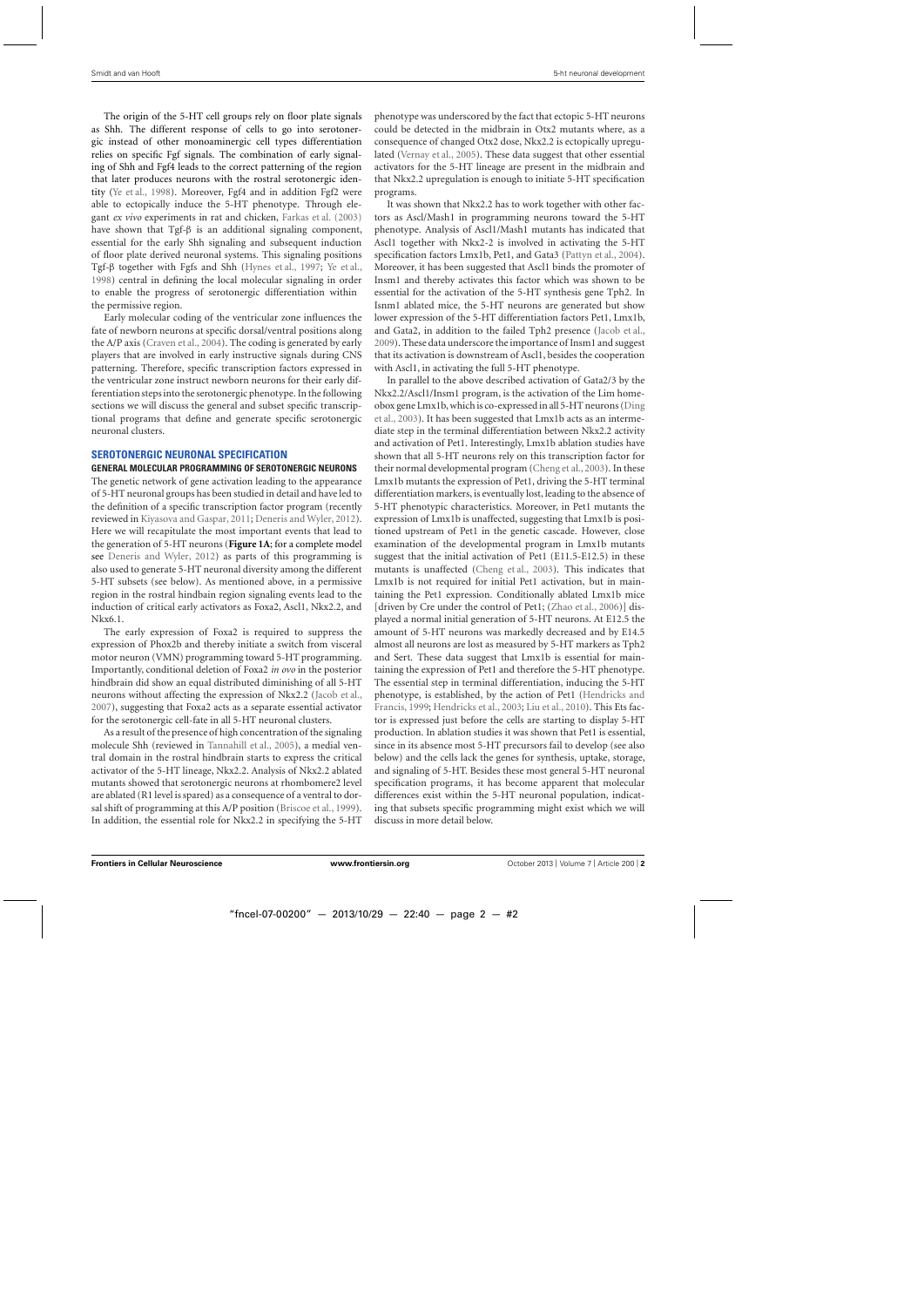<span id="page-3-0"></span>

### **PONTINE VERSUS MEDULLAR CODING OF 5-HT NEURONAL GROUPS**

In most of the studies described above it was clear that not always all 5-HT neuronal groups were affected equally by ablation of essential transcription factors. This suggests that next to the overall existence of a general genetic program toward 5-HT neurons, other specific programming should be present that defines such distinctions.

Among the first emergence of subset specification is the division of rostral (pontine, R1 and R2/3) and caudal (medullar, R5-8) 5-HT clusters. The rostral cell group are located close to the caudal edge of the isthmus and the caudal cell group in the caudal myelencephalon which are divided by a region that does not [contain any 5-HT neurons \[branchial motor area; \(](#page-6-0)Pattyn et al., [2004](#page-6-0))]. This space devoid of 5-HT neurons located around rhombomere4 could be initiated through the activation of the 5-HT-program repressive transcription factor Phox2b, which is activated in this region through the local activation of Hoxb1 [\(Jacob et al., 2007](#page-6-0) and reviewed in [Alexander et al.](#page-6-0), [2009](#page-6-0)). This initial diversity is mimicked by the selective dependence of developing 5-HT neurons on the presence of the transcription factor Nkx2.2.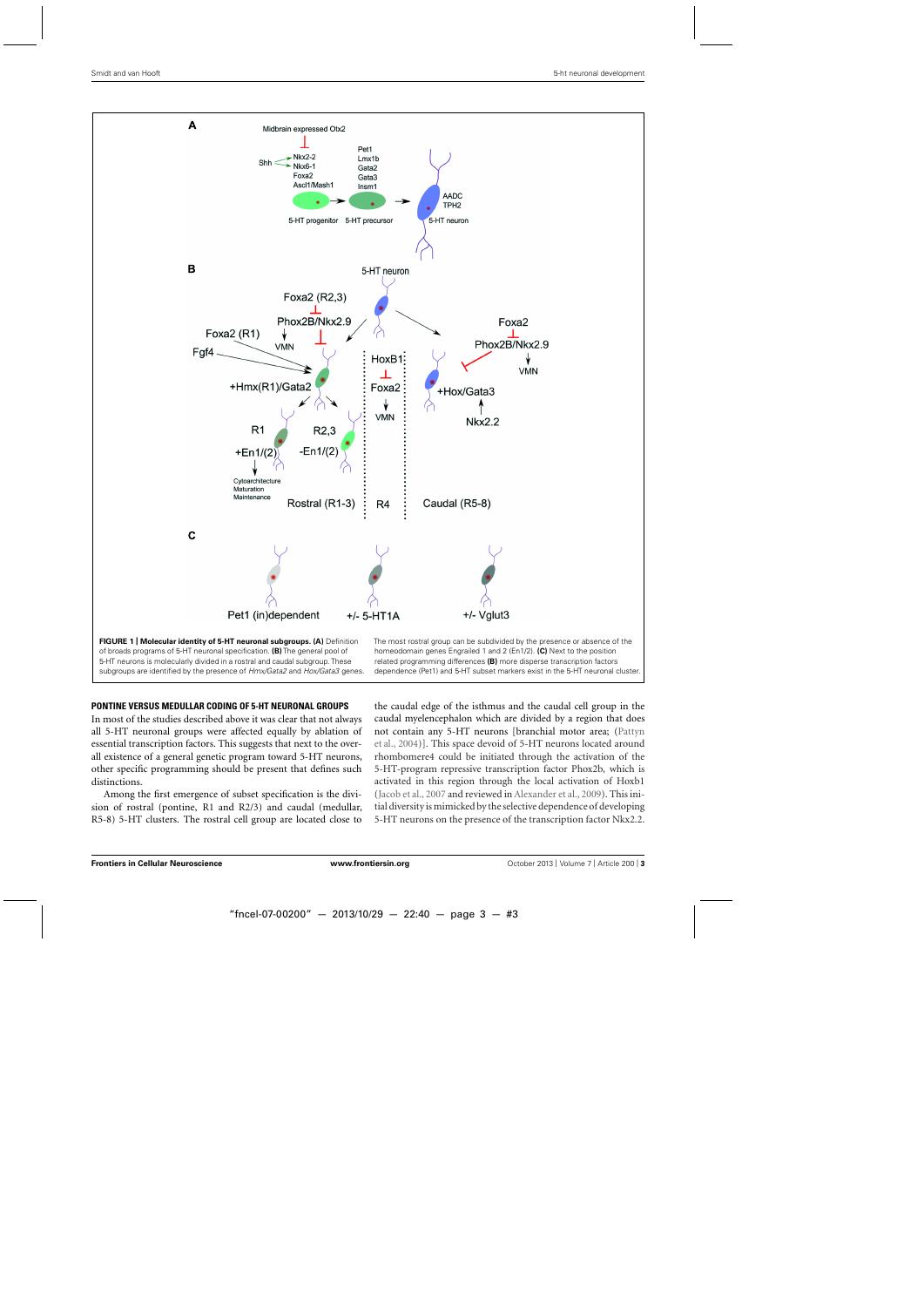In classic Nkx2.2 knock-out animals large groups of 5-HT neurons are ablated. However, a small dorsal group remains in these animals suggesting that they are not depending on Nkx2.2 activity for the presence and survival [\(Briscoe et al.](#page-6-0), [1999](#page-6-0); [Hendricks et al.](#page-6-0), [2003;](#page-6-0) [Jensen et al., 2008\)](#page-6-0). The activity of Nkx2.2 is combined with the presence of the forkhead box protein a2 (Foxa2) and repression of the VMN activators, paired like homeobox 2b (Phox2b) and Nkx2.9. This combinatorial activation leads to the repression of the VMN fate and appearance of 5-HT neurons in R2/3 and R5-8. The activation of 5-HT neurons in of rhombomere 1 seems to follow a direct activation pattern, instead of fate change from VMN to 5-HT, as exemplified by their 1 day earlier appearance during development [\(Jacob et al., 2007\)](#page-6-0). These data suggest that Foxa2 has a dual function in 5-HT specification, one direct acting as an intrinsic determinant for 5-HT neuronal differentiation (all 5-HT groups) and second, indirect, through repression of the VMN fate in R2/3 and R5-8. In the region where no 5-HT neurons are generated, R4, the presence of HoxB1 represses the dorsal expansion of Foxa2 en thereby maintains the VMN fate in this region [\(Jacob et al., 2007;](#page-6-0) **[Figure 1B](#page-3-0)**). It is currently unknown how exactly the selective independence of R1 5-HT neurons on Nkx2.2 function is programmed. It seems likely that this independence is linked to the difference between direct activation of the 5-HT program as present in R1 compared to the indirect activation via the VMN program as present in R2/3 and R5-8, and exemplified by the R1 absence of Hox activity [\(Wylie et al.](#page-7-0), [2010](#page-7-0) and reviewed in [Alexander et al., 2009\)](#page-6-0). The specific presence of the homeobox gene, En1, in the 5-HT region of R1 (see below) might be another determining difference [\(Fox and Deneris](#page-6-0), [2012](#page-6-0)). Finally, it was shown that Nkx2.2 deletion leads to a ventral medullar specific ablation of the GATA binding factor 3, Gata3 [\(Cheng et al.](#page-6-0), [2003\)](#page-6-0). This specific Gata3 ablation in these 5-HT groups suggest that another regional specific Nkx2.2 dependence exists in this area.

Gata2 and Gata3 have essential function in the rostral and caudal 5-HT cell groups, respectively. In the rostral hindbrain region the combinatorial action of the Shh responsive genes Nkx2.2 and Nkx6.1 induce Gata2 and Gata3. In rhombomere1 (the rostral 5-HT neuronal group) Gata2 is sufficient to induce Lmx1b and Pet1 in the programming toward the full 5-HT phenotype. Interestingly, Gata3 is not required at this position and is unable to rescue the ablation of Gata2 [\(Craven et al., 2004](#page-6-0)). On the other hand, Gata3 is required for the proper specification of caudal 5-HT neurons [\(Van Doorninck et al., 1999](#page-7-0); [Pattyn et al., 2004](#page-6-0)). In chimeric mice of the Gata3−/− phenotype the rostral cell population seems unaltered, whereas the caudal group (mostly the nucleus raphe obscurus (ROb) group) is severely affected in terms of cytoarchitecture. Taken together, these two distinct groups of 5-HT neurons rely on two different Gata factors which suggests that these neurons rely on analogous but dissimilar gene activation programs to create the same transmitter phenotype (**[Figure 1B](#page-3-0)**).

Through an elegant series of experiments involving fluorescence activated cell sorting (FACS) of 5-HT neurons and subsequent transcriptome analysis, the rostral and caudal subgroup were identified and marked by the expression of Hmx homeodomains and Hox genes respectively. The rostral groups is further divided in two by the specific expression of Engrailed (En1/2) gen[es](#page-6-0) [in](#page-6-0) [one](#page-6-0) [rostral](#page-6-0) [subset](#page-6-0) [\(R1\)](#page-6-0) [\(Wylie et al.](#page-7-0)[,](#page-6-0) [2010;](#page-7-0) Fox and Deneris, [2012\)](#page-6-0). With the use of a Pet1-Cre driver, postmitotic 5-HT neurons lacking En1, En2, or En1/2 were generated which showed that En1 is functionally dominant and functions in phenotypic maintenance, survival, and cytoarchitecture (Fox and Deneris, [2012\)](#page-6-0). Genetic lineage analysis indicated that the rostral En1 positive group may comprise only the 5-HT cells derived from rhombomere 1 [\(Jensen et al.](#page-6-0), [2008\)](#page-6-0). These neurons move toward more caudal positions (along the B4-9 regions in a dorsal to ventral gradient of neuronal density) and therefore 5-HT neurons along the rostral caudal axes can form homogenous genetic groups next to each other linked to their respective origin. In the same study it was shown that R2 derived 5-HT neurons, driven through the combinatorial activation of Pet1- Flp, [Rse2-Cre, and the Rosa26-dual recombinase reporter \(](#page-6-0)Jensen et al., [2008](#page-6-0)), comprise the B5/8/9 regions. Using Egr2-Cre as subsets driver in similar combinations they mapped the R3/5 population toward the B5/8/9 group. Interestingly, through usage of this lineage tracing approach coupled to Nkx2.2 mutants it was shown that in Nkx2.2 mutants some cells of the B1/3 group were spared in addition to R1 derived 5-HT neurons as described earlier. This excellent lineage tracing approach has led to the definition of a spatial map 5-HT neuronal origin toward the position in the adult stage and has defined some of the molecular programming of the subsets. It might be worth while to use this setup in a combination with cell sorting and RNA-sequencing to define the exact molecular makeup of these subsets.

#### **CROSS DOMAIN SUBSET SPECIFICATION AND SUBSET MARKERS**

The above describe subsets specification could be coupled to an anatomical location as the rostral and caudal 5-HT neurons with accompanying molecular programming. In reality there are more levels of subsets specification that do not follow these domains (**[Figure 1C](#page-3-0)**), although this might in part be due to the fact that most rostral 5-HT neurons migrate to more caudal positions causing [a positional mix of 5-HT subsets in the adult stage \(](#page-6-0)Jensen et al., [2008\)](#page-6-0). First, the 5-HT phenotype defining factor Pet1 is not essential for full differentiation of all 5-HT neurons of the raphe nucleus [\(Hendricks et al., 2003](#page-6-0)). In these classic Pet1-KO animals a small group of 5-HT neurons (∼30%; 10–15% transmitter level) survive this ablation, almost equally distributed over the B1–B9 5-HT groups. Importantly, of these remaining 5-HT positive neurons, Aadc and 5-HT are present whereas the levels of Tph, Vmat, and Sert are diminished. In a recent study the functionality of these spared 5-HT neurons was confirmed as well as the presence of Tph2 in these neurons [\(Kiyasova et al.](#page-6-0), [2011](#page-6-0)). The data suggest that within the current distinction of 5-HT neuronal programming, specific differences must exist that define the specific requirement toward Pet1. An indication for differences in Pet1 dependence was found by genetic mapping of the Pet1 promoter region [\(Scott et al., 2005\)](#page-6-0). In these experiments it was found that Pet1 acts as a maintenance factor for its own expression in a subset of 5-HT neurons, again evenly distributed for all B groups. So the activation and maintenance of Pet1 and its downstream targets, as described above, show specific dependence on Pet1.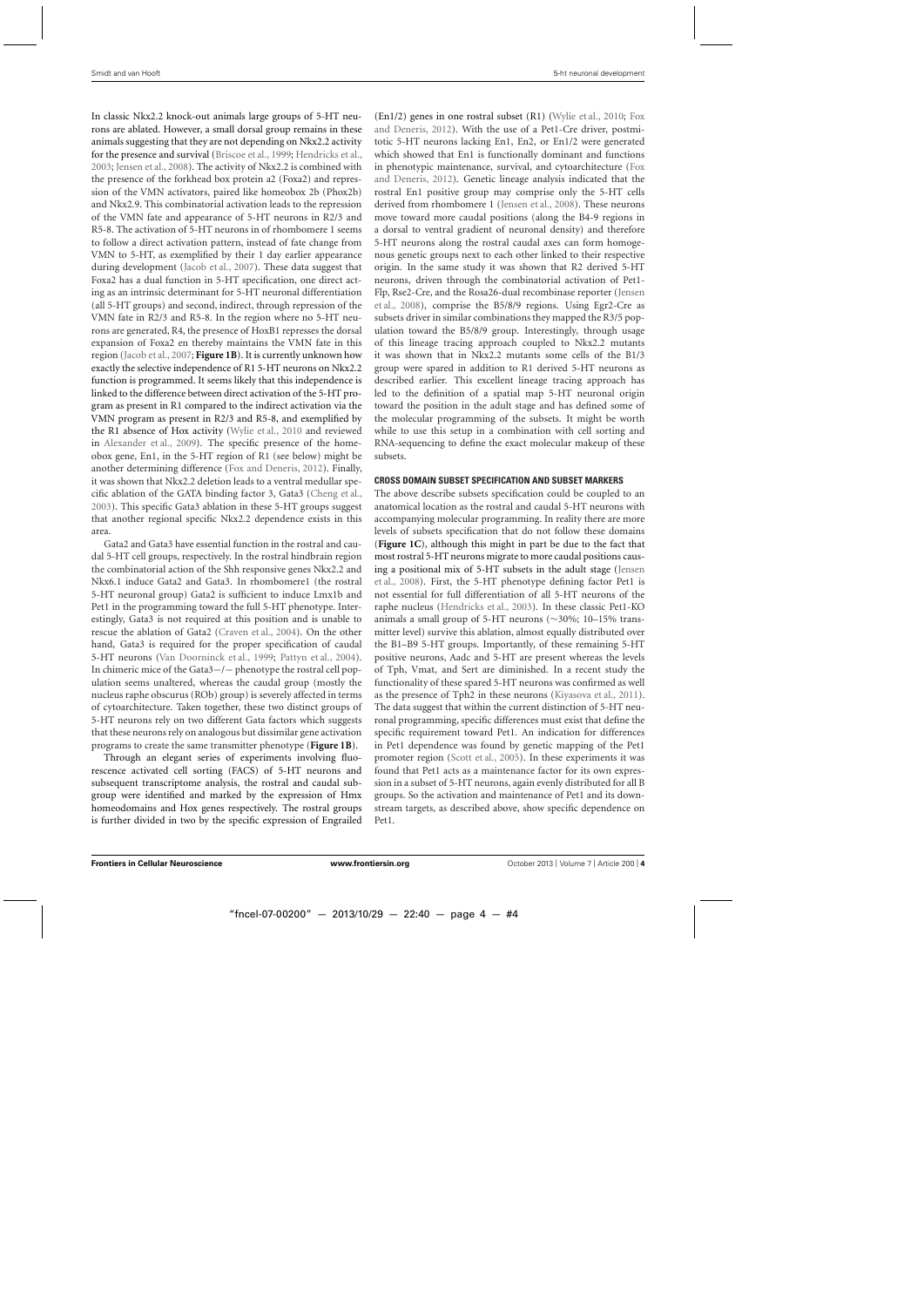A second not-region-defined subset refinement could be described by the selective absence of the 5-HT1A autoreceptor [\(Kiyasova et al., 2013](#page-6-0)). In these experiments using two reporter lines, ePet1-Gfp and 5-HT1A-iCre/R26R, they established through immunohistochemical techniques and single cell PCR that about 16% of cells measured over all 5-HT neuronal domains did not express this 5-HT1A autoreceptor. Taken together, these data suggest that another layer of molecular programming exists that defines Pet1 dependency and 5-HT1A autoreceptor presence. Although the regulation of the 5-HT1A autoreceptor has been described with some detail (reviewed in [Albert](#page-6-0), [2012\)](#page-6-0), including activation by Pet-1 [\(Jacobsen et al., 2011](#page-6-0)), it is not clear how these processes act in concert to drive the 5-HT1A molecular distinctions. Finally, it has been described that the vesicular glutamate transporter 3 gene, Vglut3, is expressed in most but not all 5-HT neurons, located in the medial region of the dorsal (B4, B6-7) and medial (B5/B8) raphe nuclei [\(Herzog et al.](#page-6-0), [2004\)](#page-6-0). This subset specific localization of Vglut3 was confirmed in a later, more in-depth study, which showed that co-localization (fluorescent double in situ hybridization) with Tph2 was about 80% for the dorsal raphe nucleus, with the exception of the lateral wings were the co-localization dropped to about 6% [\(Hioki et al., 2010](#page-6-0)). This expression pattern seems mostly limited to the rostral 5-HT cluster, suggesting that within this rostral domain additional distinctions should be present in terms of molecular programming. It might be interesting to analyze the possible link toward the presence of En1 in specific rostral subsets (**[Figure 1B](#page-3-0)** and see above) and the presence of Vglut3.

Analogous immunohistochemical mapping of neuropeptides within 5-HT neurons suggested that in mice a very small number of 5-HT neurons express substance P or galanin [\(Fu et al., 2010\)](#page-6-0), although this analysis should be completed by other approaches showing that the transcripts are present in 5-HT neurons. Taken together, these data suggest that besides the programming distinction between rostral and caudal clusters, more refinement over and within these two clusters may be present, either depending on Pet1 or on other 5-HT subset regulators.

#### **INNERVATION REPERTOIRE OF 5-HT NEURONAL SUBSETS**

It is well known that 5-HT neuronal projections are present in almost all areas of the brain without a real specific profile. The above mentioned molecular subset specification of 5-HT neurons would suggest that specific innervation programs are present and are guided by unique programs of guidance molecule expression. Analysis of different guidance-factor mutants have shown the involvement of the frizzled (Fzd3), vang-like (Vangl2), cadherin, EGF LAG seven-pass G-type receptor (Celsr3) and Slit homolog (Slit1/2) family members (reviewed in Kiyasova and Gaspar, 2011). In Fzd3 mutants both the rostral and caudal 5-HT neurons lose their normal polarity (rostral group in rostral direction, caudal group in caudal direction) in axon outgrowth. The resulting axons are growing in all directions except for the midline. Interestingly, in Celsr3 mutants only the rostral groups seems affected in a similar manner as in the Fzd3 mutant. The Vangl2 mutant mimics the Fzd3 mutant with exception of the lateral outgrowth of the rostral 5-HT axons [\(Fenstermaker et al., 2010](#page-6-0)). Another study described the effects of Slit mutants (Slit2 and Slit1/2 double mutants) on the trajectory of 5-HT neurons in the brain [\(Bagri et al., 2002](#page-6-0)). Here, it was shown that both dopaminergic and 5-HT fibers were displaced ventrally in respect to the normal main forebrain bundle path in the Slit2 mutant. This defect is more severe in the Slit1/2 double mutant where fibers aberrantly cross the midline in ventral regions of the diencephalon and in addition the main forebrain bundle splits in two parts where some fibers run into the ventral hypothalamic area. Interestingly, in transcriptome and expression veri[fied data of 5-HT neurons \(Supplemental Table 1 in](#page-7-0) Wylie et al., [2010\)](#page-7-0), Slit1 gene expression was identified, indicating that at least Slit1 is a functional component of the 5-HT neuronal axon guidance instructions set. The other above mentioned axon guidance components were not found in these data and if these data are correct it suggests that these components may not themselves be involved in 5-HT neurons, but maybe their signaling counterparts. Recently, a paper was published that described in more detail, through a lineage tracing setup [\(Jensen et al., 2008\)](#page-6-0) the connectivity o[f R1, R2, and R3/5 originating 5-HT neuronal clusters \(](#page-6-0)Bang et al., [2012\)](#page-6-0). Although some areas like the hypothalamic region are evenly innervated by all these subsets, some areas show significant specificity in innervation pattern. The amygdala and subregion, basolateral amygdala, receive selective R1 derived innervation and R1/2 derived innervation respectively. Furthermore, the parietal cortex only receives 5-HT input from the R2 derived cluster. Also, lateral striatal areas receive selective input from the R1 cluster only. These examples show that selective axon guidance, synapse formation and pruning mechanism exist in these 5-HT subsets. What the molecular determinants are beneath this selectivity remains to be elucidated. The combination of lineage tracing techniques with FACS approaches and RNA-sequencing will in the near future solve this question.

### **CONCLUDING REMARKS**

The development of the 5-HT system depends on a variety of molecular programs that determine the synthesis, re-uptake and signaling of 5-HT in the central nervous system. Recent developments in this field have elucidated the core genetic program in the development of the 5-HT neurons and latest data suggest that a subdivision can be made resulting in molecular distinction between 5-HT nuclei over the rostral to caudal axis (**[Figure 1B](#page-3-0)**). In the rostral cluster it is clear that the programming of the R1 sets can be distinguished from R2/3 at different levels: (1) direct 5-HT neuronal developmental programming versus fate switch from initial VMN neurons toward 5-HT neurons; (2) Influence of the Hox cluster (R2/3) compared to Hmx genes (R1) and (3) selective influence of En1 in R1 versus R2/3. The gap between 5-HT clusters in R4 is maintained through HoxB1 expression, that is important in repressing Foxa2 and thereby maintaining the VMN lineage. Finally the caudal R5-8 clusters is defined by a specific dependence on Gata3 activity suggested to be activated by Nkx2.2 in this region.

The above described subset specificity is not well understood in terms of specific connectivity. Although some studies do report initial guidance codes and specific connectivity patterns for 5-HT neuronal subsets, the exact molecular guidance code in the described subsets remain to be elucidated. The most promising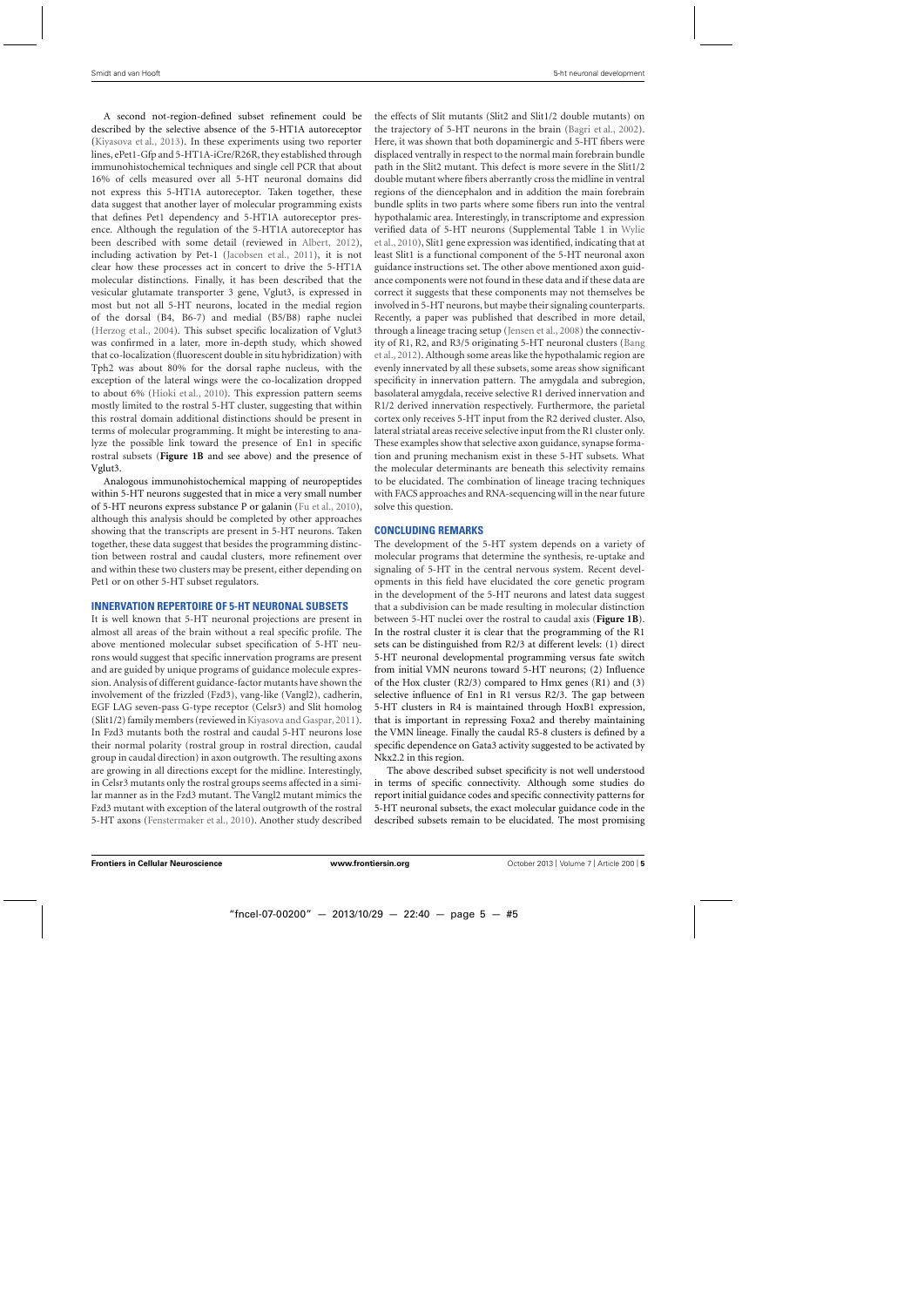<span id="page-6-0"></span>data, in our view, are presented by the recent transcriptome data [\(Wylie et al., 2010](#page-7-0)) together with the described advanced cell-lineage analysis tools (Jensen et al., 2008). Meta analysis of these data sets might shed light on the presence of subset specific guidance codes in relation to subsets specific connectivity.

#### **REFERENCES**

- Albert, P. R. (2012). Transcriptional regulation of the 5-HT1A receptor: implications for mental illness. *Philos. Trans. R. Soc. Lond. B Biol. Sci*. 367, 2402–2415. doi: 10.1098/rstb.2011.0376
- Alexander, T., Nolte, C., and Krumlauf, R. (2009). Hox genes and segmentation of the hindbrain and axial skeleton. *Annu. Rev. Cell Dev. Biol*. 25, 431–456. doi: 10.1146/annurev.cellbio.042308.113423
- Alonso, A., Merchán, P., Sandoval, J. E., Sánchez-Arrones, L., Garcia-Cazorla, A., Artuch, R., et al. (2013). Development of the serotonergic cells in murine raphe nuclei and their relations with rhombomeric domains. *Brain Struct. Funct*. 218, 1229–1277. doi: 10.1007/s00429-012-0456-8
- Ansorge, M. S., Morelli, E., and Gingrich, J. A. (2008). Inhibition of serotonin but not norepinephrine transport during development produces delayed, persistent perturbations of emotional behaviors in mice. *J. Neurosci*. 28, 199–207. doi: 10.1523/JNEUROSCI.3973-07.2008
- Ansorge, M. S., Zhou, M., Lira, A., Hen, R., and Gingrich, J. A. (2004). Early-life blockade of the 5-HT transporter alters emotional behavior in adult mice. *Science* 306, 879–881. doi: 10.1126/science.1101678
- Bagri, A., Marín, O., Plump, A. S., Mak, J., Pleasure, S. J., Rubenstein, J. L. R., et al. (2002). Slit proteins prevent midline crossing and determine the dorsoventral position of major axonal pathways in the mammalian forebrain. *Neuron* 33, 233–248. doi: 10.1016/S0896-6273(02)00561-5
- Bang, S. J., Jensen, P., Dymecki, S. M., and Commons, K. G. (2012). Projections and interconnections of genetically defined serotonin neurons in mice. *Eur. J. Neurosci*. 35, 85–96. doi: 10.1111/j.1460-9568.2011.07936.x
- Briscoe, J., Sussel, L., Serup, P., Hartigan-O'Connor, D., Jessell, T. M., Rubenstein, J. L., et al. (1999). Homeobox gene Nkx2.2 and specification of neuronal identity by graded Sonic hedgehog signalling. *Nature* 398, 622–627. doi: 10.1038/19315
- Cheng, L., Chen, C.-L., Luo, P., Tan, M., Qiu, M., Johnson, R., et al. (2003). Lmx1b, Pet-1, and Nkx2.2 coordinately specify serotonergic neurotransmitter phenotype. *J. Neurosci*. 23, 9961–9967.
- Craven, S. E., Lim, K.-C., Ye, W., Engel, J. D., De Sauvage, F., and Rosenthal, A. (2004). Gata2 specifies serotonergic neurons downstream of sonic hedgehog. *Development* 131, 1165–1173. doi: 10.1242/dev.01024
- Daubert, E. A., and Condron, B. G. (2010). Serotonin: a regulator of neuronal morphology and circuitry. *Trends Neurosci*. 33, 424–434. doi: 10.1016/j.tins.2010.05.005
- Daws, L. C., and Gould, G. G. (2011). Ontogeny and regulation of the serotonin transporter: providing insights into human disorders. *Pharmacol Ther*. 131, 61– 79. doi: 10.1016/j.pharmthera.2011.03.013
- Deneris, E. S., and Wyler, S. C. (2012). Serotonergic transcriptional networks and potential importance to mental health. *Nat. Neurosci*. 15, 519–527. doi: 10.1038/nn.3039
- Ding, Y.-Q., Marklund, U., Yuan, W., Yin, J., Wegman, L., Ericson, J., et al. (2003). Lmx1b is essential for the development of serotonergic neurons. *Nat. Neurosci*. 6, 933–938. doi: 10.1038/nn1104
- Farkas, L. M., Dünker, N., Roussa, E., Unsicker, K., and Krieglstein, K. (2003). Transforming growth factor-beta(s) are essential for the development of midbrain dopaminergic neurons in vitro and in vivo. *J. Neurosci.* 23, 5178–5186.
- Fenstermaker, A. G., Prasad, A. A., Bechara, A., Adolfs, Y., Tissir, F., Goffinet, A., et al. (2010). Wnt/planar cell polarity signaling controls the anterior-posterior organization of monoaminergic axons in the brainstem. *J. Neurosci*. 30, 16053– 16064. doi: 10.1523/JNEUROSCI.4508-10.2010
- Fox, S. R., and Deneris, E. S. (2012). Engrailed is required in maturing serotonin neurons to regulate the cytoarchitecture and survival of the dorsal raphe nucleus. *J. Neurosci*. 32, 7832–7842. doi: 10.1523/JNEUROSCI.5829-11.2012
- Fu,W., LeMaître, E., Fabre,V., Bernard, J.-F., David Xu, Z.-Q., and Hökfelt, T. (2010). Chemical neuroanatomy of the dorsal raphe nucleus and adjacent structures of the mouse brain. *J. Comp. Neurol.* 518, 3464–94. doi: 10.1002/cne.22407
- Goridis, C., and Rohrer, H. (2002). Specification of catecholaminergic and serotonergic neurons. *Nat. Rev. Neurosci*. 3, 531–541. doi: 10.1038/nrn871
- Hendricks, T., and Francis, N. (1999). The ETS domain factor Pet-1 is an early and precise marker of central serotonin neurons and interacts with a conserved element in serotonergic genes. *J. Neurosci*. 19, 10348–10356. doi: 10.1523/JNEUROSCI.4508-10.2010
- Hendricks, T. J., Fyodorov, D. V., Wegman, L. J., Lelutiu, N. B., Pehek, E. A., Yamamoto, B., et al. (2003). Pet-1 ETS gene plays a critical role in 5-HT neuron development and is required for normal anxiety-like and aggressive behavior. *Neuron* 37, 233–247. doi: 10.1016/S0896-6273(02)01167-4
- Herzog, E., Gilchrist, J., Gras, C., Muzerelle, A., Ravassard, P., Giros, B., et al. (2004). Localization of VGLUT3, the vesicular glutamate transporter type 3, in the rat brain. *Neuroscience* 123, 983–1002. doi: 10.1016/j.neuroscience.2003.10.039
- Hioki, H., Nakamura, H., Ma, Y.-F., Konno, M., Hayakawa, T., Nakamura, K. C., et al. (2010). Vesicular glutamate transporter 3-expressing nonserotonergic projection neurons constitute a subregion in the rat midbrain raphe nuclei. *J. Comp. Neurol.* 518, 668–686. doi: 10.1002/cne.22237
- Homberg, J. R., Schubert, D., and Gaspar, P. (2010). New perspectives on the neurodevelopmental effects of SSRIs. *Trends Pharmacol. Sci*. 31, 60–65. doi: 10.1016/j.tips.2009.11.003
- Hynes, M., Stone, D. M., Dowd, M., Pitts-Meek, S., Goddard, A., Gurney, A., et al. (1997). Control of cell pattern in the neural tube by the zinc finger transcription factor and oncogene Gli-1. *Neuron* 19, 15–26. doi: 10.1016/S0896-6273(00)80344-X
- Jacob, J., Ferri, A. L., Milton, C., Prin, F., Pla, P., Lin, W., et al. (2007). Transcriptional repression coordinates the temporal switch from motor to serotonergic neurogenesis. *Nat. Neurosci*. 10, 1433–1439. doi: 10.1038/nn1985
- Jacob, J., Storm, R., Castro, D. S., Milton, C., Pla, P., Guillemot, F., et al. (2009). Insm1 (IA-1) is an essential component of the regulatory network that specifies monoaminergic neuronal phenotypes in the vertebrate hindbrain. *Development* 136, 2477–2485. doi: 10.1242/dev.034546
- Jacobsen, K. X., Czesak, M., Deria, M., Le François, B., and Albert, P. R. (2011). Region-specific regulation of 5-HT1A receptor expression by Pet-1-dependent mechanisms in vivo. *J. Neurochem.* 116, 1066–1076. doi: 10.1111/j.1471- 4159.2010.07161.x
- Jensen, P., Farago, A. F., Awatramani, R. B., Scott, M. M., Deneris, E. S., and Dymecki, S. M. (2008). Redefining the serotonergic system by genetic lineage. *Nat. Neurosci*. 11, 417–419. doi: 10.1038/nn2050
- Kiyasova, V., Bonnavion, P., Scotto-Lomassese, S., Fabre, V., Sahly, I., Tronche, F., et al. (2013). A subpopulation of serotonergic neurons that do not express the 5-HT1A autoreceptor. *ACS Chem. Neurosci*. 4, 89–95. doi: 10.1021/cn300157s
- Kiyasova, V., Fernandez, S. P., Laine, J., Stankovski, L., Muzerelle, A., Doly, S., et al. (2011). A genetically defined morphologically and functionally unique subset of 5-HT neurons in the mouse raphe nuclei. *J. Neurosci*. 31, 2756–2768. doi: 10.1523/JNEUROSCI.4080-10.2011
- Kiyasova, V., and Gaspar, P. (2011). Development of raphe serotonin neurons from specification to guidance. *Eur. J. Neurosci*. 34, 1553–1562. doi: 10.1111/j.1460- 9568.2011.07910.x
- Liu, C., Maejima, T., Wyler, S. C., Casadesus, G., Herlitze, S., and Deneris, E. S. (2010). Pet-1 is required across different stages of life to regulate serotonergic function. *Nat. Neurosci*. 13, 1190–1198. doi: 10.1038/nn.2623
- Noorlander, C. W.,Ververs, F. F. T., Nikkels, P. G. J.,Van Echteld, C. J. A.,Visser, G. H. A., and Smidt, M. P. (2008). Modulation of serotonin transporter function during fetal development causes dilated heart cardiomyopathy and lifelong behavioral abnormalities. *PLoS ONE* 3:e2782. doi: 10.1371/journal.pone.0002782
- Pattyn, A., Simplicio, N., Van Doorninck, J. H., Goridis, C., Guillemot, F., and Brunet, J.-F. (2004). Ascl1/Mash1 is required for the development of central serotonergic neurons. *Nat. Neurosci*. 7, 589–595. doi: 10.1038/nn1247
- Puelles, L., and Rubenstein, J. (2003). Forebrain gene expression domains and the evolving prosomeric model. *Trends Neurosci*. 26, 469–476. doi: 10.1016/S0166- 2236(03)00234-0
- Scott, M. M., Krueger, K. C., and Deneris, E. S. (2005). A differentially autoregulated Pet-1 enhancer region is a critical target of the transcriptional cascade that governs serotonin neuron development. *J. Neurosci*. 25, 2628–2636. doi: 10.1523/JNEUROSCI.4979-04.2005
- Smit-Rigter, L. A., Noorlander, C. W., Von Oerthel, L., Chameau, P., Smidt, M. P., and Van Hooft, J. A. (2012). Prenatal fluoxetine exposure induces lifelong serotonin 5-HT3 receptor-dependent cortical abnormalities and anxiety-like behaviour. *Neuropharmacology* 62, 865–870. doi: 10.1016/j.neuropharm.2011. 09.015